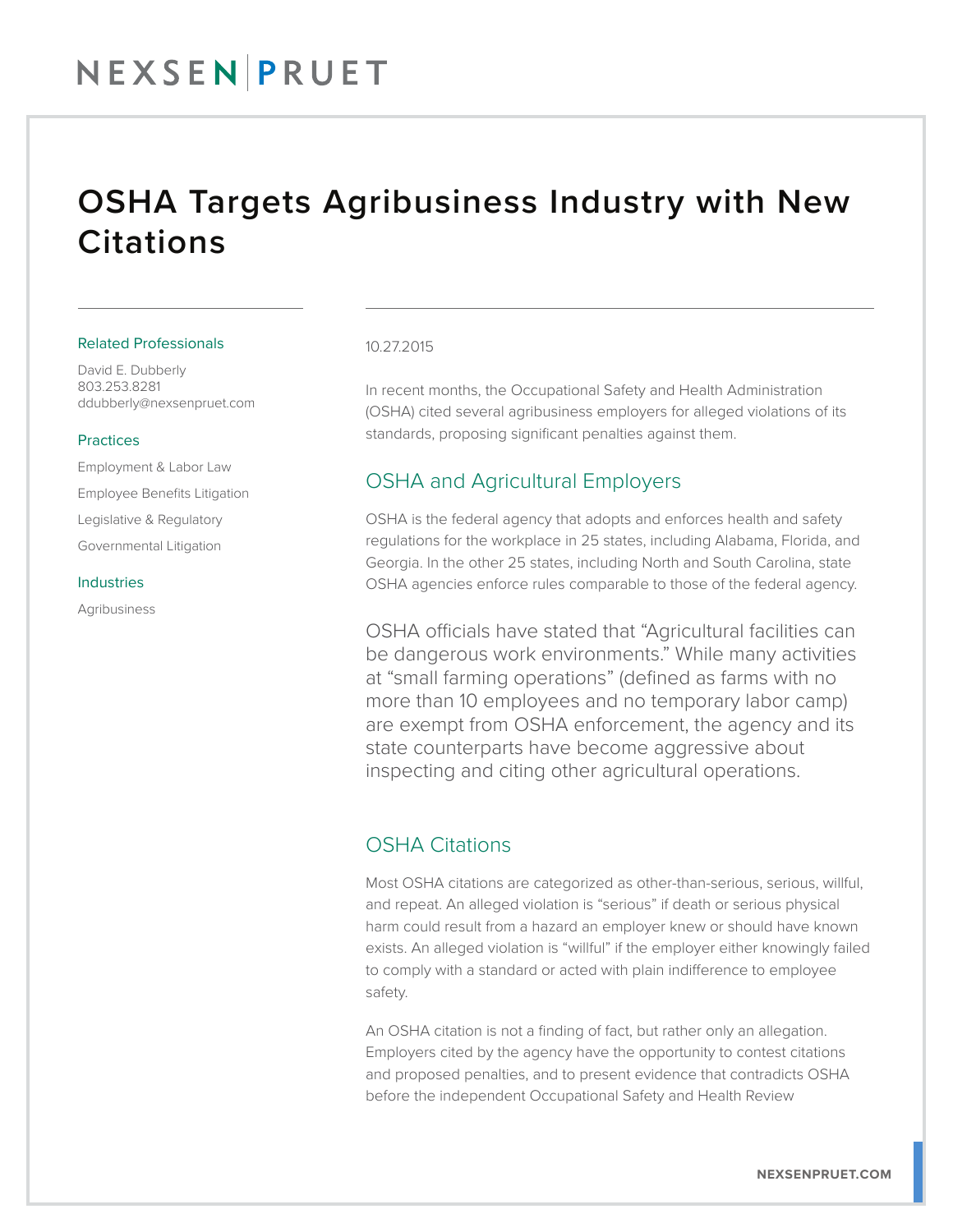# NEXSENPRUET

Commission.

## Recent OSHA Citations Against Agricultural Employers

Below are summaries of five recent OSHA enforcement actions against employers in the farming industry:

- 1. In May 2015, OSHA cited a poultry producer for one willful violation, four repeat violations, and one serious violation at an Ohio poultry processing facility. The agency claimed machinery at the plant lacked proper safety guards and workers faced possible amputation while operating saws and grinders. Machine hazards are one of the most frequently cited OSHA standards. OSHA also accused the company of allowing electrical hazards and failing to maintain an accurate log of worker injuries and illnesses. The agency proposed fines of \$126,500.
- 2. In August 2015, OSHA again cited the same poultry producer, this time for two willful, 20 repeat, and 30 serious alleged violations at a different plant in Ohio. According to OSHA, the facility exposed employees to amputation and fall hazards and violated electrical safety standards. The agency also found a lack of personal protective equipment and emergency eye-wash stations, and improperly stored oxygen cylinders. OSHA proposed \$861,500 in penalties, one of the agency's largest fines of 2015. OSHA also added the company to its Severe Violator Enforcement Program.
- 3. In May 2015, OSHA issued 29 citations for alleged serious violations at a grain elevator and feed mill in Ohio, recommending fines of \$102,900. The agency claimed the employer failed to train employees on grain bin and confined space hazards and neglected to provide adequate rescue equipment for employees who entered the bin. Other alleged violations included exposing employees to combustible grain dust hazards; moving machinery parts without guards; electrical hazards; falls from unguarded railings, climbing on lift trucks, and improper use of ladders; and improper storage of inflammable materials.
- 4. In March 2015, OSHA cited a dairy farm in Missouri for eight alleged serious violations following the death of a maintenance worker who fell from a 12-foot ladder while repairing an overhead door. The agency claimed that the power to the overhead door was not turned off during maintenance; an animal carousel was not powered down during maintenance; and electrical boxes lacked covers. OSHA also concluded the employer lacked adequate safety procedures for entering permit-required confined spaces for cleaning and maintenance, thus exposing workers to dangerous chemicals. It proposed fines totaling \$54,500.
- 5. In February 2015, OSHA cited a pork processing plant in Oklahoma for seven serious alleged violations, proposing fines of \$51,000. According to the agency, the facility failed to provide proper written procedures, safety practices, worker training, and equipment testing for its two anhydrous ammonia refrigeration systems. OSHA also cited the facility for exposing workers to fall, electrical, and machine guarding hazards.

## OSHA Compliance

Given OSHA's focus on agricultural facilities, agribusiness employers should make safety and health compliance a top priority.

A good way to prepare for an OSHA inspection is to conduct an audit of facilities and operations. To do this, the employer must become knowledgeable about applicable OSHA standards and procedures.